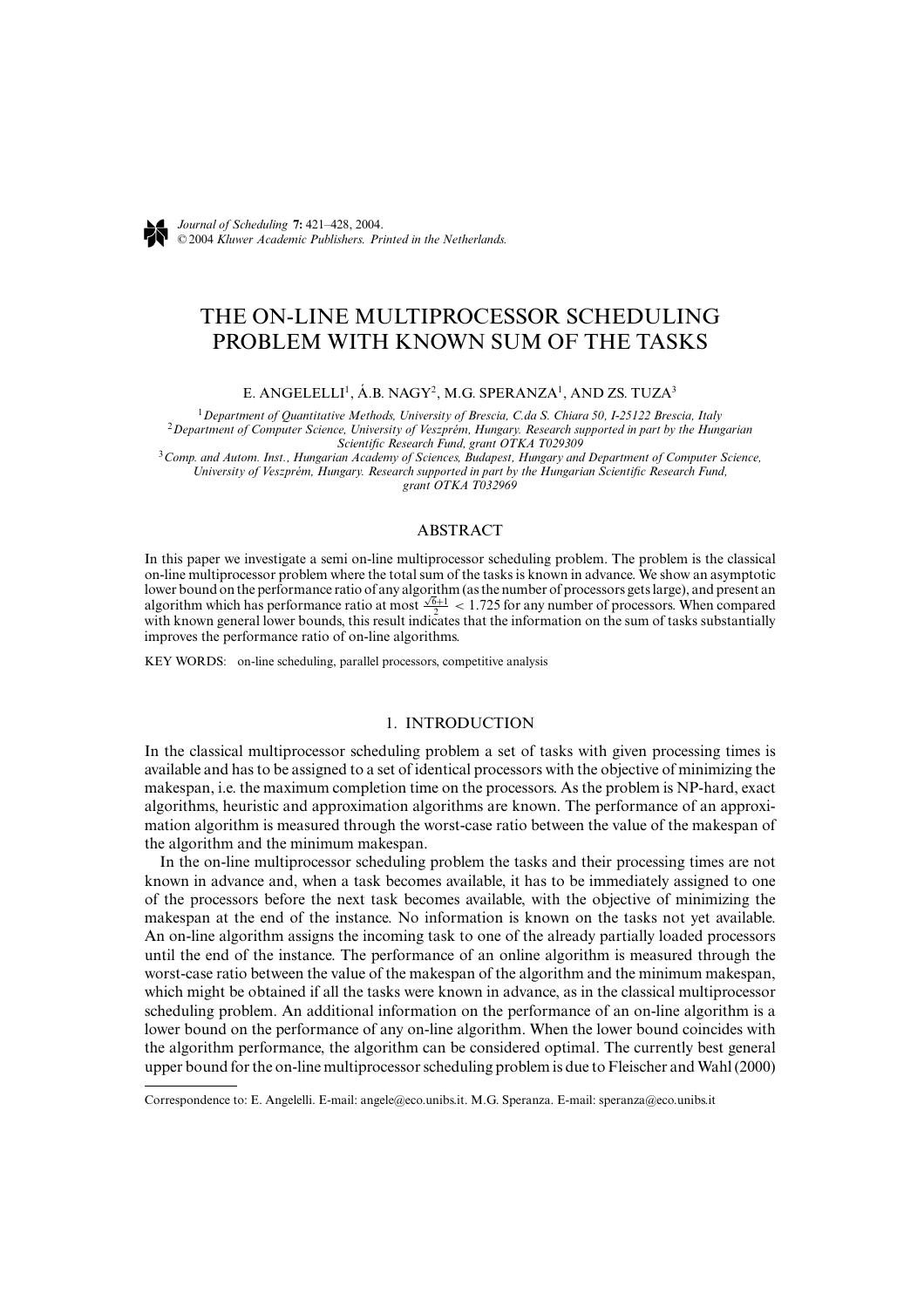#### 422 E. ANGELELLI ET AL.

who present an algorithm with a competitive ratio which tends to about 1.9201 as the number of processors tends to infinity. On the other hand, Albers has proved in Albers (1999) that no general algorithm, for  $m > 80$ , can perform better than 1.852. Faigle, Kern, and Turán (1989) proved that no algorithm can have a competitive ratio better than 1.707 for any  $m > 4$ .

The assumptions of pure on-line problems are often too pessimistic with respect to real problems where in many cases partial information is available and can be exploited by appropriate algorithms. We consider the on-line multiprocessor scheduling problem under the assumption that the sum of the processing times of the tasks is known in advance. No additional information is known on the tasks not yet available. As in the on-line multiprocessor scheduling problem an incoming task has to be immediately assigned to one of the processors with the objective of minimizing the makespan at the end of the instance. The problem has been studied, for the case of two processors, by Kellerer et al. (1997) where an optimal algorithm with performance 4/3 has been presented. For the case of three processors, an algorithm with performance  $1+\frac{8}{19} < 1.4211$  has been introduced in Angelelli, Speranza, and Tuza (submitted) together with a lower bound 1.3929 on the performance of any algorithm.

The problem attacked in this paper is in some sense similar to the one studied by Azar and Regev (2001) where the authors study an on-line bin-stretching problem which is equivalent to minimizing the makespan in a multiprocessor scheduling problem under the assumption that the off-line optimum is known in advance. Thanks to this strong assumption they obtain an algorithm with competitive ratio equal to 1.625.

Variants of the on-line multiprocessor scheduling problem with known sum of the processing times have also been studied for the case of two processors. In Angelelli (2000) an optimal algorithm for the problem has been obtained for the case where a lower bound on the processing times of the tasks is also known. The case where an upper bound, instead of a lower bound, is known on the processing times of the tasks has been investigated in Angelelli, Speranza, and Tuza (2003). He and Zhang (1999) studied the problem on two identical processor where the sum of the tasks is not given in advance, but both a lower and an upper bound on the size of the tasks are known. They proved that in this case the List Scheduling algorithm is optimal.

The aim of this paper is to study the performance of algorithms for the on-line multiprocessor scheduling problem with known sum of the processing times, when the number of processors is large. We show an asymptotic, with respect to the number of processors, lower bound on the performance of any algorithm and present an algorithm which has a performance  $\frac{\sqrt{6}+1}{2} < 1.725$ for any number of processors. This performance considerably improves the 1.923 of the best known algorithm for the pure on-line multiprocessor problem and the performance of any algorithm for the on-line problem in the case of a large number of processors, as 1.852 is known to be a lower bound for all  $m > 80$ . This means that the knowledge of the sum of the processing times of the tasks, which is a simple aggregated information, is sufficient to substantially improve the performance of the on-line algorithms. For the sake of completeness we mention that a  $\frac{5}{3}$ -competitive algorithm is claimed by Girlich, Kotov, and Kovalev (1998) in a technical report dated 1998, where no lower bound is proposed. However, the proof in the original version (already submitted in 1998) is incomplete, and to our best knowledge, no complete version has been prepared since then. Thus, the  $\frac{5}{3}$ -competitiveness appears to be a conjecture and our paper contains the best upper bound proved so far.

In Section 2 the asymptotic lower bound is presented while Section 3 is devoted to the description and analysis of the on-line algorithm. Some conclusions are finally sketched.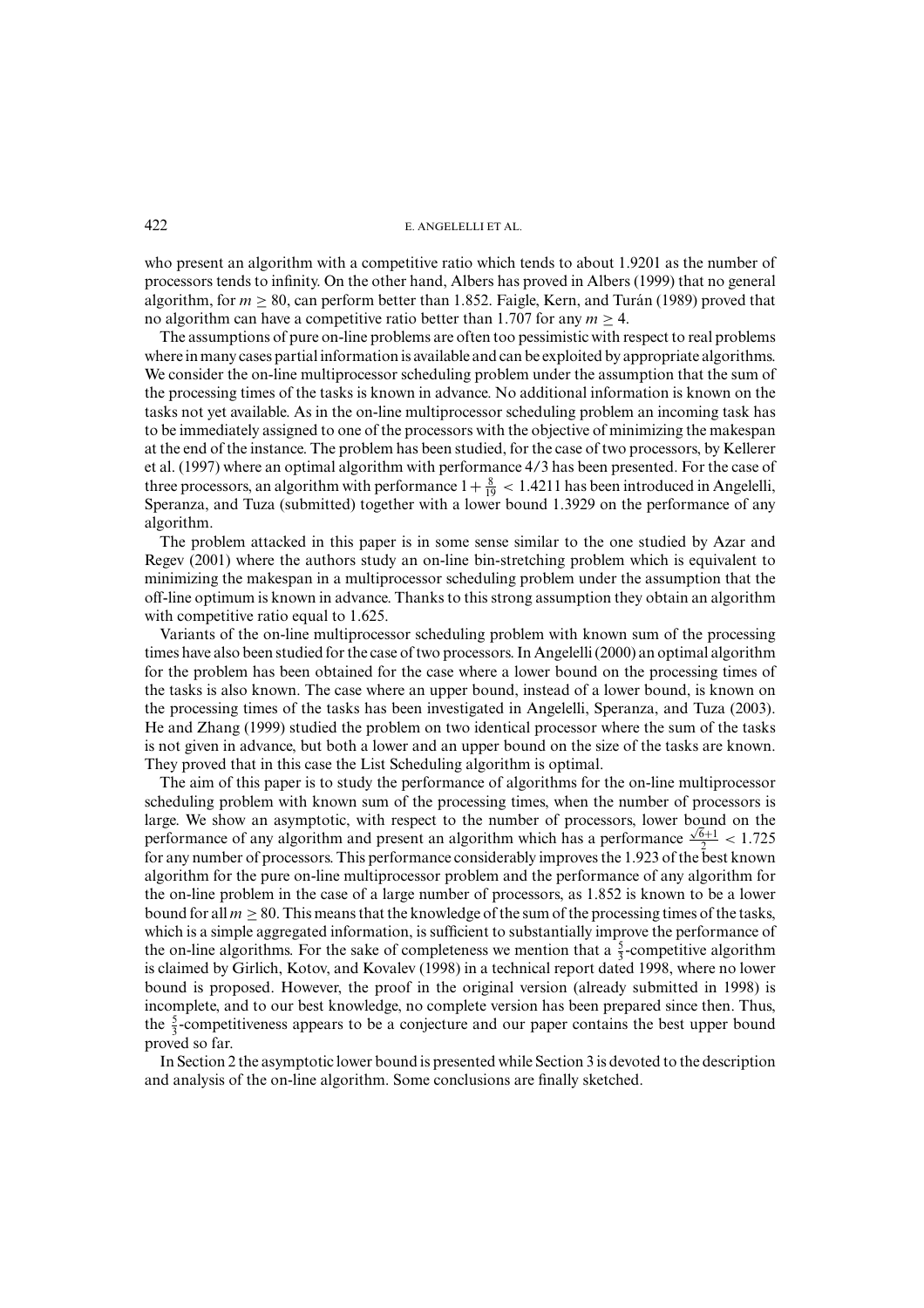# 2. PROBLEM DEFINITION AND AN ASYMPTOTIC LOWER BOUND

A set  $M = \{1, \ldots, m\}$  of *m* identical processors is available for the processing of the tasks. The tasks are labeled with natural numbers, in the order of arrival, and we denote by *ti* the processing time of task *i*. Given an online algorithm *H*, the makespan of the algorithm is denoted by *T*, while the value of the optimal off-line makespan is denoted by  $\tilde{T}(\tilde{T} \leq T)$ . The load of processor *j* at any iteration of the on-line algorithm is denoted by  $P_j$ . In order to simplify numbers occurring in the proofs, we assume without loss of generality, that  $\sum_i t_i = 6m$ .

The performance of an on-line algorithm is measured by the *competitive ratio.* An on-line algorithm *H* for a minimization problem is said to be *r*-competitive if the inequality  $T \le r \cdot \overline{T}$ holds for any instance. The competitive ratio  $R_H$  is defined as inf  $\{r \mid H \text{ is } r\text{-competitive}\}\)$ . An algorithm *H* is said to be *optimal* if no other algorithm has a better competitive ratio.

### *2.1. An asymptotic lower bound*

*Theorem 1. No algorithm can have a performance ratio asymptotically better than* 1.565 *as m*  $\rightarrow$ ∞*.*

*Proof.* We can view the proof as a game between two players, an algorithm *H* and an adversary *A*. Player *A*sends out one task at a time and player *H* has to assign that task to a processor. Player *H* aims at minimizing the makespan, while player *A*tries to maximize it. We discuss a strategy for player *A*and show how, and to which extent, it prevents any player *H* from obtaining the optimal assignment.

Player *A* chooses some  $x \in (0.5,1)$  and  $q \in (x, 1)$ , then define  $\varepsilon = \frac{2x+3q}{m-2}$ . Note that *x* and *q* are bounded quantities, thus,  $\varepsilon \to 0$  when  $m \to \infty$ . In other words,  $\varepsilon$  can be made arbitrarily small if an adequately large number *m* of processors is taken.

When the game begins, player *A* first sends out  $(m-2)$  tasks  $p_1, p_2, \ldots, p_{m-2}$  of size  $6(1 - \varepsilon)$ followed by 2 tasks  $p_{m-1}$ ,  $p_m$  of size 6*x*.

If player *H* assigns a pair of tasks to the same processor, we have basically two cases:

- (a)  $p_1$  and  $p_i$  for some  $i \in (2, m)$ , are assigned to the same processor. Then player *A* sends out two tasks  $p_{m+1}$ ,  $p_{m+2}$  of size 6(1 — *x*) and (*m* — 2) tasks of size 6 $\varepsilon$  to complete the instance. In this case  $T \ge 6(1 - \varepsilon) + 6x$ , while  $\tilde{T} = 6$ . Thus,  $T/\tilde{T} \ge 1 + x - \varepsilon$ .
- (b) *pm*<sup>−</sup><sup>1</sup> and *pm* are assigned to the same processor. Then player *A* sends out two big tasks  $p_{m+1}, p_{m+2}$  of size  $6(1 + q)$  and a set of small tasks to complete the instance. In this case at least one of the two big tasks has to be assigned to the same processor as  $p_1$  and  $T =$  $6(1 - \varepsilon) + 6(1 + q)$ , while  $\tilde{T} = 6(1 + q)$ . Thus,  $T/\tilde{T} = \frac{2+q-\varepsilon}{1+q} = 1 + \frac{1-\varepsilon}{1+q}$ .

Otherwise *H* assigns the first m tasks to m distinct processors. Then player *A* sends out a task  $p_{m+1}$  of size 6*q*.

If *H* assigns task  $p_{m+1}$  to the same processor as  $p_1$ , then player *A* sends out a task  $p_{m+2}$  of size 6(1 – *q*) and a set of small tasks to complete the instance. In this case  $T = 6(1 - \varepsilon) + 6q$ , while  $\tilde{T} = 12x$ . Thus,  $T/\tilde{T} = 1 + \frac{1+q-2x-\varepsilon}{2x}$ .

Otherwise *H* assigns task  $p_{m+1}$  to the same processor as  $p_m$ . Then player *A* completes the instance with two big tasks  $6(1 + q)$ ,  $6(1 + q)$ . In this case  $T = 6(1 - \varepsilon) + 6(1 + q)$ , while  $\tilde{T} = 6(1 + q)$ . Thus,  $T/\tilde{T} = \frac{2+q-\varepsilon}{1+q} = 1 + \frac{1-\varepsilon}{1+q}$ .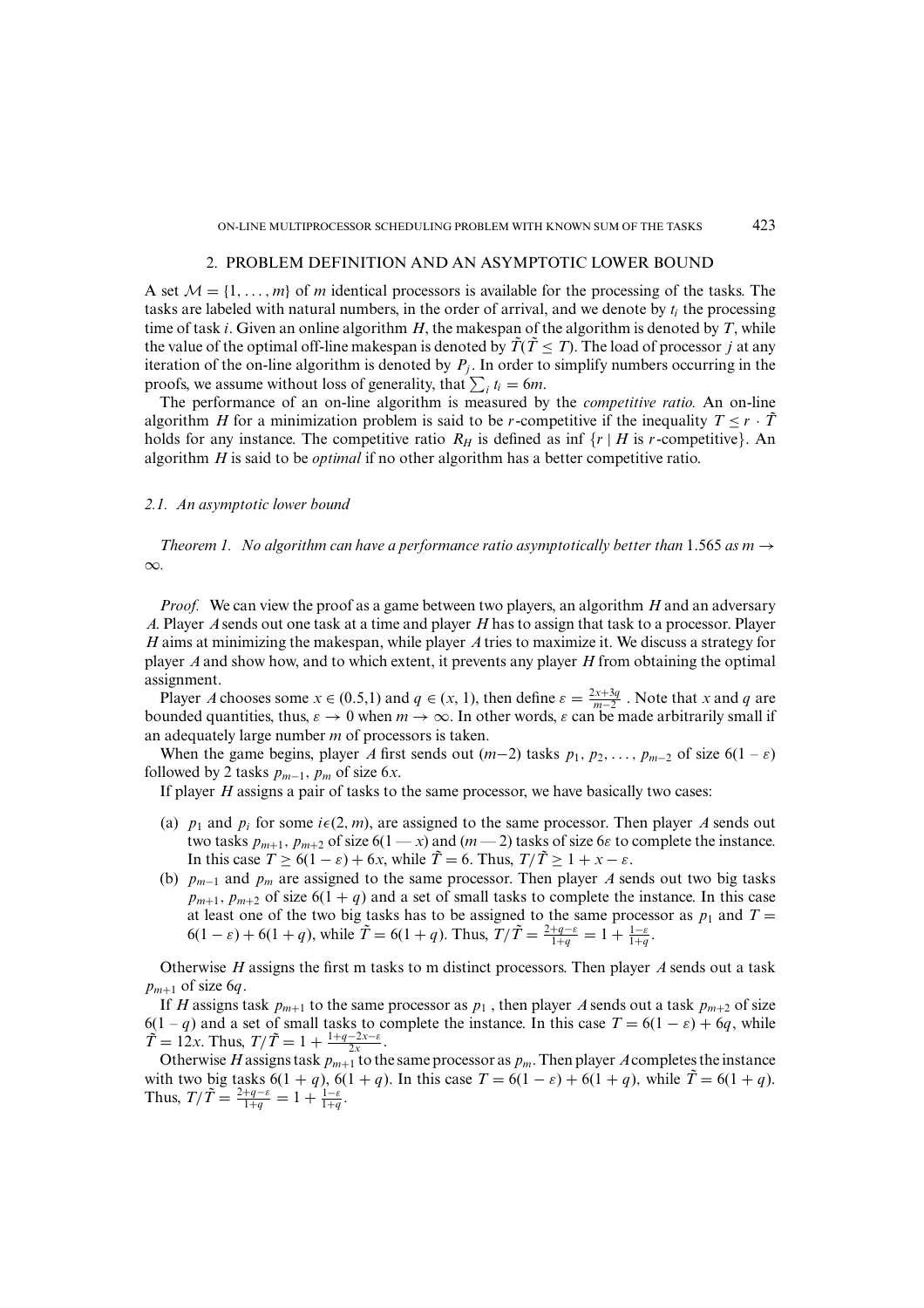#### 424 E. ANGELELLI ET AL.

We have shown that no algorithm can guarantee a performance ratio better than  $1 + min$  $(x - \varepsilon, \frac{1-\varepsilon}{1+q}, \frac{1+q-2x-\varepsilon}{2x})$ . Since we are interested in the asymptotic behavior of the lower bound for *m* large, we consider  $\varepsilon$  as negligible and focus our attention on the bound  $1 + \min(x, \frac{1}{1+q}, \frac{1+q-2x}{2x})$ .

Now, let us choose  $x = \frac{1}{1+q}$  and  $x \le \frac{1+q-2x}{2x}$  in order to keep the lower bound as large as possible. From the latter conditions we obtain  $q = \frac{1-x}{x}$  and  $x \le \frac{1-2x^2}{2x^2}$ , which holds for From the latter conditions we of<br> $x \leq \frac{1}{6}(46 + 6\sqrt{57})^{\frac{1}{3}} + \frac{2}{3}(46 + 6\sqrt{57})^{-\frac{1}{3}} - \frac{1}{3}$ .

 $\leq \frac{2}{6}(46+6\sqrt{57})^{\frac{3}{3}} + \frac{2}{3}(46+6\sqrt{57})^{\frac{1}{3}} + \frac{2}{3}(46+6\sqrt{57})^{-\frac{1}{3}} - \frac{1}{3} > 0.565$  and a fixed <br>In conclusion, given a fixed  $\tilde{x} = \frac{1}{6}(46+6\sqrt{57})^{\frac{1}{3}} + \frac{2}{3}(46+6\sqrt{57})^{-\frac{1}{3}} - \frac{1}{3} > 0.565$  and a  $\tilde{q} = \frac{1-\tilde{x}}{\tilde{x}}$ , the performance ratio of any algorithm is not better than  $1 + \tilde{x} + O(\frac{1}{m})$  $\frac{1}{m}$ ).

# 3. AN ALGORITHM FOR ANY NUMBER OF PROCESSORS

In this section we prove that there exists a c-competitive on-line algorithm for any number of processors, with

$$
c = \frac{\sqrt{6} + 1}{2} < 1.725.
$$

Observe that this *c* is just

$$
c = \frac{5}{3} (1 + \delta)
$$

where  $\delta$  is the positive root of the equation

$$
\frac{5}{3} \cdot 8 \cdot (1 + \delta)^2 = 14 + 8\delta.
$$

Given a problem instance with  $\sum_i t_i = 6m$ , we define as *small tasks* all the tasks with  $0 < t_i <$  $4(1 + \delta)$ , and as *big tasks* all the tasks with  $4(1 + \delta) \leq t_i$ .

*Theorem 2. There exists a* √ 6+1 <sup>2</sup> *-competitive algorithm*, *for any number of processors.*

We prove this theorem through the following steps. First, we describe an on-line algorithm  $\vec{H}$ . Then, we prove the following stronger statement, for the case in which the number of big tasks does not exceed the number of processors:

*Theorem 3. Under the assumption that there are at most m big tasks*, *the algorithm H*¯ *satisfies*

$$
T \le \frac{5}{3} \cdot 6 \cdot (1 + \delta) \le c\tilde{T} \tag{1}
$$

*for all problem instances.*

Finally, we will prove that the algorithm  $\bar{H}$  has competitive ratio not worse than  $c$  also on instances where more than *m* big tasks occur.

#### *3.1.* The algorithm  $\bar{H}$

Let task *i* be the incoming task, that is the task to be scheduled. Let us define the following sets:  $\mathcal{K} = \{j \in \mathcal{M}: P_j + t_i \leq 10(1+\delta) \}$ , a big task has already been assigned to processor *j* 

$$
\mathcal{F} = \{ j \in \mathcal{M} \colon P_j + t_i \le 4(1+\delta) \}
$$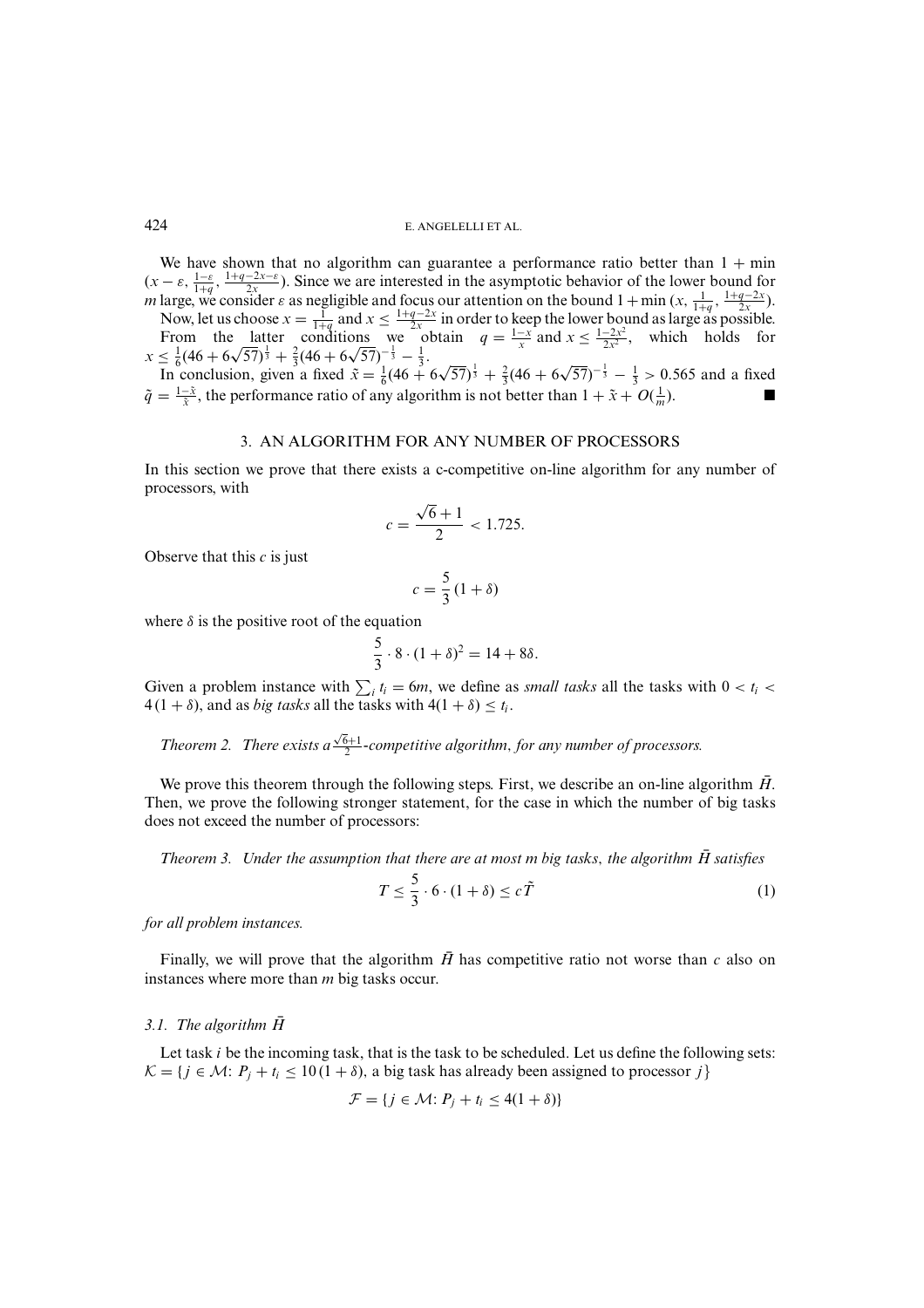The algorithm  $\bar{H}$  is defined as follows.

- 1. The task *i* is small
	- (a) If  $K \neq \emptyset$ , then  $k = \text{argmax}_{i \in \mathcal{K}}(P_i + t_i)$ (b) If  $K = \emptyset$ , and  $\mathcal{F} \neq \emptyset$ , then  $k = \text{argmax}_{i \in \mathcal{F}} (P_i + t_i)$
	- (c) Else  $k = \text{argmax}_{j \in \mathcal{M}, P_i + t_i < 10(1+\delta)}(P_j + t_i)$
- 2. The task *i* is big
	- (a) If  $K \neq \emptyset$ , then  $k = \text{argmax}_{j \in \mathcal{K}} (P_j + t_i)$ (b) If there exists *j* with  $(P_i + t_i) \le 10(1 + \delta)$ , then  $k = \text{argmax}_{j \in \mathcal{M}, P_j + t_i \leq 10(1+\delta)}(P_j + t_i)$ (c) Else  $k = \operatorname{argmin}_{i \in \mathcal{M}} (P_i + t_i)$
- 3. Assign task *i* to processor *k*.

*3.2. The case with at most m big tasks*

As we assumed  $\sum_i t_i = 6m$ , then  $\tilde{T} \ge 6$  holds. Therefore, in order to have competitive ratio at most *c*, it would suffice to prove

$$
T \le 10(1+\delta). \tag{2}
$$

We shall prove this under the following two conditions:

1.  $t_i \leq 6(1+\delta)$  for all *i* 

2. there are at most *m* big tasks.

It will be shown at the end why the condition 1 may be assumed without loss of generality, hence completing the proof of Theorem 3. The situation where the condition 2 is dropped will be considered in the next section, where we prove that c is a general upper bound on the competitive ratio, proving Theorem 2.

Lemma 4. Algorithm  $\overline{H}$  can assign any small task to a processor without violating the bound  $10(1 + \delta)$ .

*Proof.* Since the average load of processors in a complete schedule is 6, in each step there exists a processor with load less than  $6(1 + \delta)$ . A small item can always be assigned there in step (1c). On the other hand, steps (1a) and (1b) obviously respect the bound.

*Lemma 5. Under the conditions* 1 *and* 2 *above*, *the algorithm can assign any big task to a processor without violating the bound*  $10(1 + \delta)$ .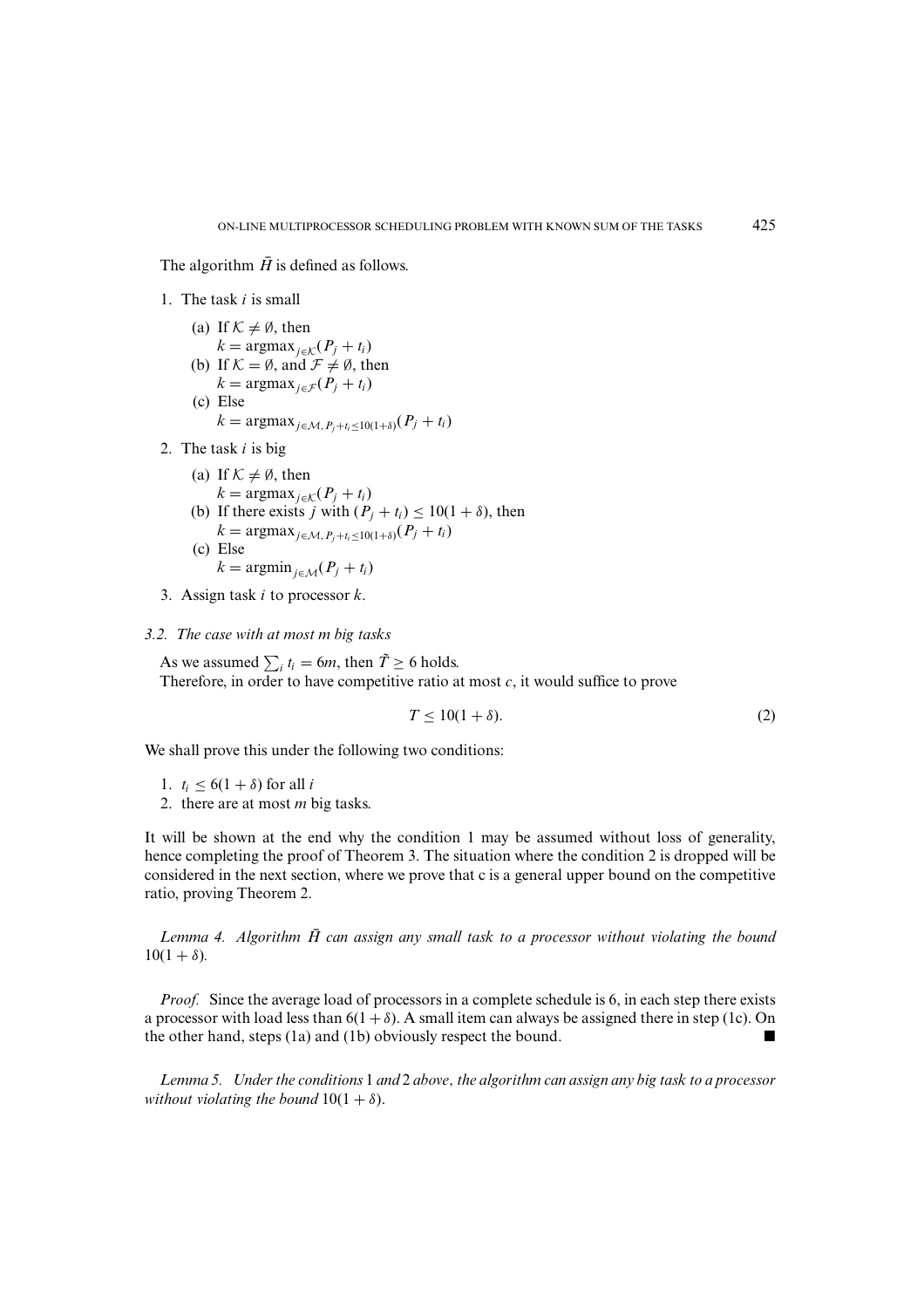*Proof.* Suppose for a contradiction that the algorithm cannot assign some big task *ti* without violating the bound:

$$
P_j + t_i > 10(1+\delta) \quad \forall j \in \mathcal{M}.
$$

Because the number of big tasks is not greater than m, there exist some processors (may be more than one) loaded with small tasks only. Let processor  $k$  be the one among them with minimum current load. We have assumed

$$
P_k + t_i > 10(1+\delta)
$$

and therefore

$$
P_k > 4(1+\delta)
$$

as no task exceeds  $6(1 + \delta)$ .

Processor *k* was loaded with small tasks and so the bound  $4(1 + \delta)$  was violated. Let us consider the small task *i'* that violated the bound  $4(1 + \delta)$  for  $P_k$ . The task *i'* has been assigned by rule (1c). Now focus on the step when task *i*' was assigned. Denote by  $\mathcal{M}_1 \subseteq \mathcal{M}\backslash\{k\}$  the set of processors with loads exceeding  $4(1 + \delta)$ . Since task *i'* was assigned by rule (1c) to the most loaded processor with load no more than  $10(1 + \delta) - t_{i'}$  and task *i'* is small, the following hold:

$$
t_{i'} + P_l > 10(1 + \delta)
$$
  
\n
$$
P_l > 6(1 + \delta) \quad \forall l \in \mathcal{M}_1.
$$
\n(3)

On the other hand, for the set  $\mathcal{M}_2 = \mathcal{M}\setminus\mathcal{M}_1\setminus\{k\}$  of processors (corresponding to the cases of  $P_l < 4(1 + \delta)$ ) we have

$$
t_{i'} + P_l > 4(1+\delta) \quad \forall l \in \mathcal{M}_2,
$$
\n
$$
(4)
$$

because the rule (1b) was not applied. Let  $m_1$  and  $m_2$  denote the cardinality of  $\mathcal{M}_1$  and  $\mathcal{M}_2$ respectively.

Let us consider the processors in  $M_2$ . We will show the following inequality

$$
\sum_{l \in \mathcal{M}_2} P_l > 2(1+\delta)m_2 - 2(1+\delta). \tag{5}
$$

Let us notice that there is at most one processor with  $P_{l'} \leq 2(1+\delta)$ , otherwise we would assign the tasks of two such processors to one single processor, in step (1b).

If  $P_l \geq 2(1 + \delta)$  for all  $l \in M_2$ , then (5) holds. Otherwise there is a processor, say *l'*, with  $P_{l'}$  < 2(1 +  $\delta$ ). Since its tasks have not been assigned to any other  $l \in M_2$ , we have  $P_l > 2(1 + \delta)$ for all  $l \in \mathcal{M}_2 \backslash \{l'\}$ , so that (5) follows.

Consider the tasks between task *i'* and task *i*. We claim that among those tasks, each processor in  $M_2$  has been loaded with at least one big task. Indeed, each  $l \in M_2$  has been loaded with a (new) task violating the bound  $4(1 + \delta)$ , for otherwise the current task *i* could be assigned there in (2b); and the new load could not be a small task, since it would be assignable to processor  $k$  (or maybe a larger one) in step (1c).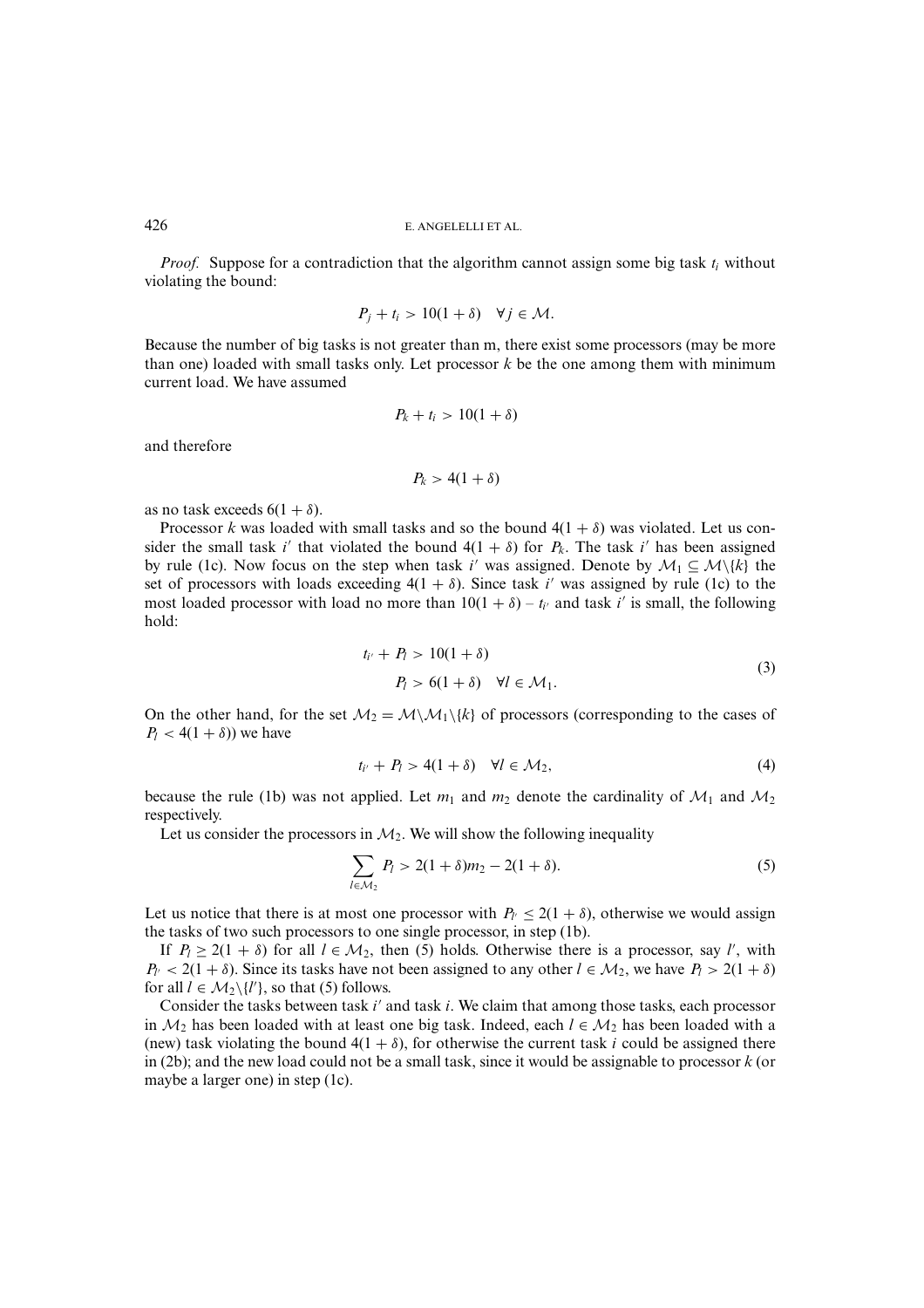Let us now estimate the sum of tasks.

$$
\sum_{l \in \mathcal{M}_1} P_l + \sum_{l \in \mathcal{M}_2} P_l + (P_k + t_i) > 6(1 + \delta)m_1 + (2(1 + \delta)m_2 - (1 + \delta)2 + 4(1 + \delta)m_2) \\
\quad + (P_k + t_i) > 6(m_1 + m_2) - 2 + 10 > 6m\n \tag{6}
$$

This contradiction proves the assertion.

Finally, we explain why the condition 1 given at the beginning of this section may be assumed without loss of generality. If the longest task is larger, say max  $t_i = t = 6(1+\delta) + x$  for some  $x > 0$ , then  $\tilde{T} \geq t$  while  $T \leq 10(1 + \delta) + x$ , i.e. the algorithm is even better than *c*-competitive.

# *3.3. The case with more than m big tasks*

*Theorem 6.* Under the assumption that there are more than m big tasks, algorithm  $\vec{H}$  satisfies

$$
T \le c\tilde{T} \tag{7}
$$

*for all feasible problem instances.*

*Proof.* In this case any optimal schedule assigns at least two big tasks to the same processor, therefore

$$
\tilde{T} \ge 8(1+\delta)
$$

Suppose first that  $t_i \leq 8(1 + \delta)$  holds for all tasks *i*. Since in each step there is a processor loaded less than 6, we obtain also in (2c) that

$$
T < 6 + \max t_i \leq 14 + 8\delta.
$$

Hence, by the choice of  $\delta$ , the makespan does not exceed

$$
14 + 8\delta = \frac{5}{3} \cdot 8 \cdot (1 + \delta)^2 \le c \tilde{T}.
$$

Finally, if the largest task has length  $t = 8(1+\delta) + x$  for some  $x > 0$ , then the off-line optimum is larger by at least  $x$ , while the on-line makespan is larger by at most  $x$ , hence the  $c$ -competitiveness remains valid also in this case.

*Proof of Theorem 2.* The assertion is a direct corollary of Theorems 3 and 6.

# 4. CONCLUSIONS

We have shown that, if the sum of the processing times of the tasks is known in advance, an algorithm exists for the on-line multiprocessor scheduling problem with competitive ratio  $\frac{\sqrt{6}+1}{2}$  < 1.725 for any number of processors. An asymptotic lower bound slightly bigger than 1.565 has also been obtained on the performance of any on-line algorithm. The reduction of the gap between these two values remains an open problem. The ratio 1.725 substantially improves the best known competitive ratio 1.923 for the pure on-line multiprocessor problem. The improvement is obtained thanks to the information on the total processing time of the tasks of the instance. No detailed